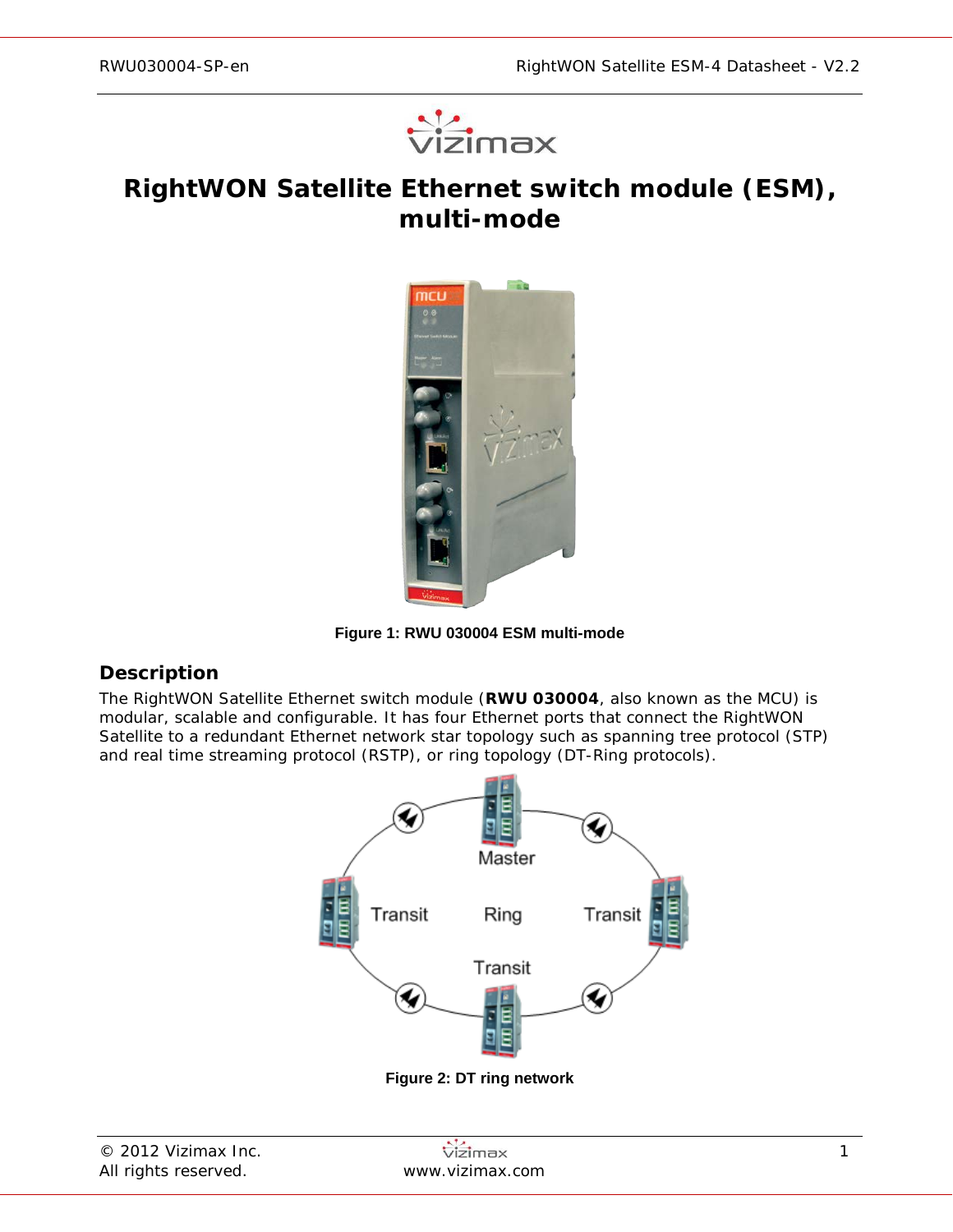The RWU 030004 has two multi-mode 100BASE-FX fiber optic ports and two 10/100BASE-T ports. It also has two expansion ports for connecting additional RightWON Satellites. The RWU 030004 is equipped with an RS-232 console port for configuration, as well as an alarm system default (**System OK** application).



**Figure 3: ESM ports**

The features of the RWU 030004 are:

- Supports the STP, RSTP (IEEE802.1w/d) and DT-Ring protocols.
- Operates in ring, chain, star, tangent ring topologies.
- Supports CLI, TELNET, WEB, SNMP V1/V2/V3 and OPC management methods.
- Integrated Internet Group Management protocol (IGMP) snooping; QoS, VLAN (IEEE802.1q), ACL, port trunking and port mirroring.
- Operates in daisy-chain mode using the store-and-forward method.
- Fiber optic interfaces: two multi-mode 100BASE-FX interfaces 1310 nm, 2 km with STtype connector.
- Two 10/100BASE-T interfaces with RJ-45 connectors.

## **Characteristics**

The RWU 030004 has the following characteristics:

#### **Power**

| $\bullet$   | Power range:<br>Power:<br>Recommended ac/dc supply: | 8 to 30 V dc<br>$<10$ W<br>Lambda DPP30-24 (85-260 V ac, 90-375 V dc,<br>30 W) |
|-------------|-----------------------------------------------------|--------------------------------------------------------------------------------|
| Environment |                                                     |                                                                                |
| $\bullet$   | Storage temperature:                                | $-40$ °C to 85 °C                                                              |
| $\bullet$   | Operating temperature:                              | $-40$ °C to 65 °C                                                              |
| $\bullet$   | Relative humidity:                                  | 5% to 95%, non-condensing                                                      |
| $\bullet$   | Immunity:                                           | IEC 61000-4-2, 61000-4-3, 61000-4-4,<br>61000-4-5, 61000-4-6                   |

#### **Mechanical**

• Chassis: Aluminum

| © 2012 Vizimax Inc.  | Vizimax         |  |
|----------------------|-----------------|--|
| All rights reserved. | www.vizimax.com |  |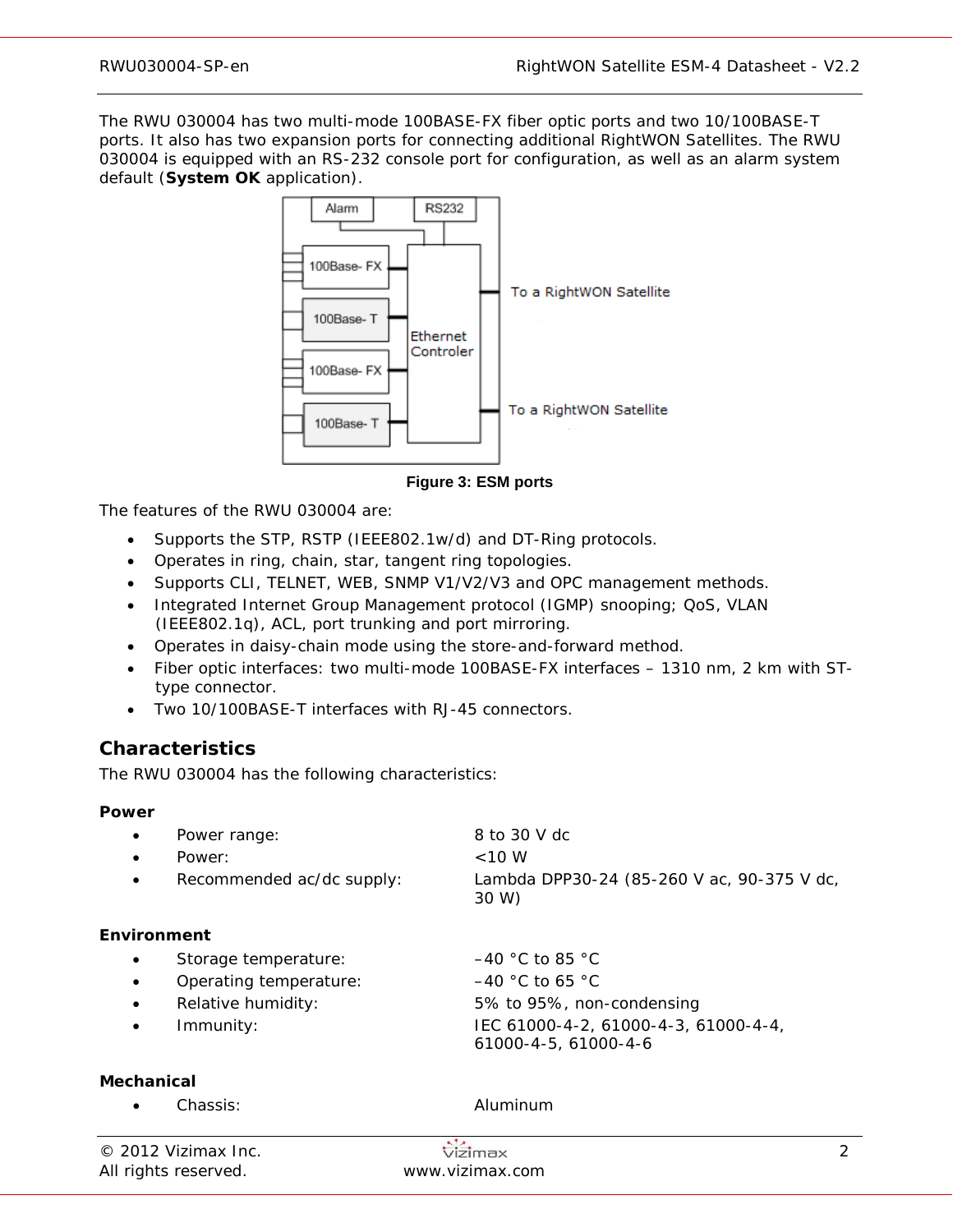- 
- 
- Mounting: DIN rail

• Dimensions: 152 mm H x 44.5 mm W x 133 mm D (6" H x 1.75" W x 5.25" D) • Weight: 720 g (1.6 lb.) Panel mount with optional RWA AA0000 adapter

#### **Compliance**

IEEE802.3, IEEE802.3u, IEEE802.3x, IEEE802.1d, IEEE802.1w, IEEE802.1p, IEEE802.1q

• **Environmental**: ROHS **Marking:** Canadian Standards Association:  $\sum_{\text{US: UL}} \left( \begin{matrix} 0 \\ \text{UL} \end{matrix} \right)$ 

Conformité Européene (CE):  $\mathsf{C}\mathsf{E}$  Federal communications commission:  $\mathsf{F}\mathsf{E}$ 

## **Interfaces**

The interfaces on the RWU 030004 are described below.

## **100BASE-FX fiber optic ports**

Two integrated 100Base-FX ports:

- Supports Ethernet communications over optical fiber at 100 Mbps (100BASE-FX version of IEEE 802.3u)
- Duplex ST interface connector
- 1300 nm with optical performance compliant with the FDDI PMD standard (ISO/IEC 9314-3:1990 and ANSI X3.166 - 1990)
- Supports up to 2 km of multi-mode optical fiber.

## **100BASE-T ports**

Two 100BASE-T ports:

- Supports Ethernet communications (IEEE802.3 standard) over twisted-pair copper wire (category 5) at 10 Mbps (10BASE-T) and 100 Mbps (100BASE-T)
- RJ-45 connector
- Auto-MDI/MDIX interface
- 1500 V rms isolation

## **RS-232 console port**

An integrated console port on the top panel can be used to configure the RWU 030004 using a console terminal; however, the Web interface is recommended.

- Communication mode: RS-232
- Connector: DB-9 female
- Communication mode: RS-232, TX-RX only

## **Digital output**

One digital output is provided for signaling an alarm. The contact opens if a fault is detected.

- Maximum 250 V dc, 250 V ac
- Maximum 0.5 A
- 2000 V rms isolation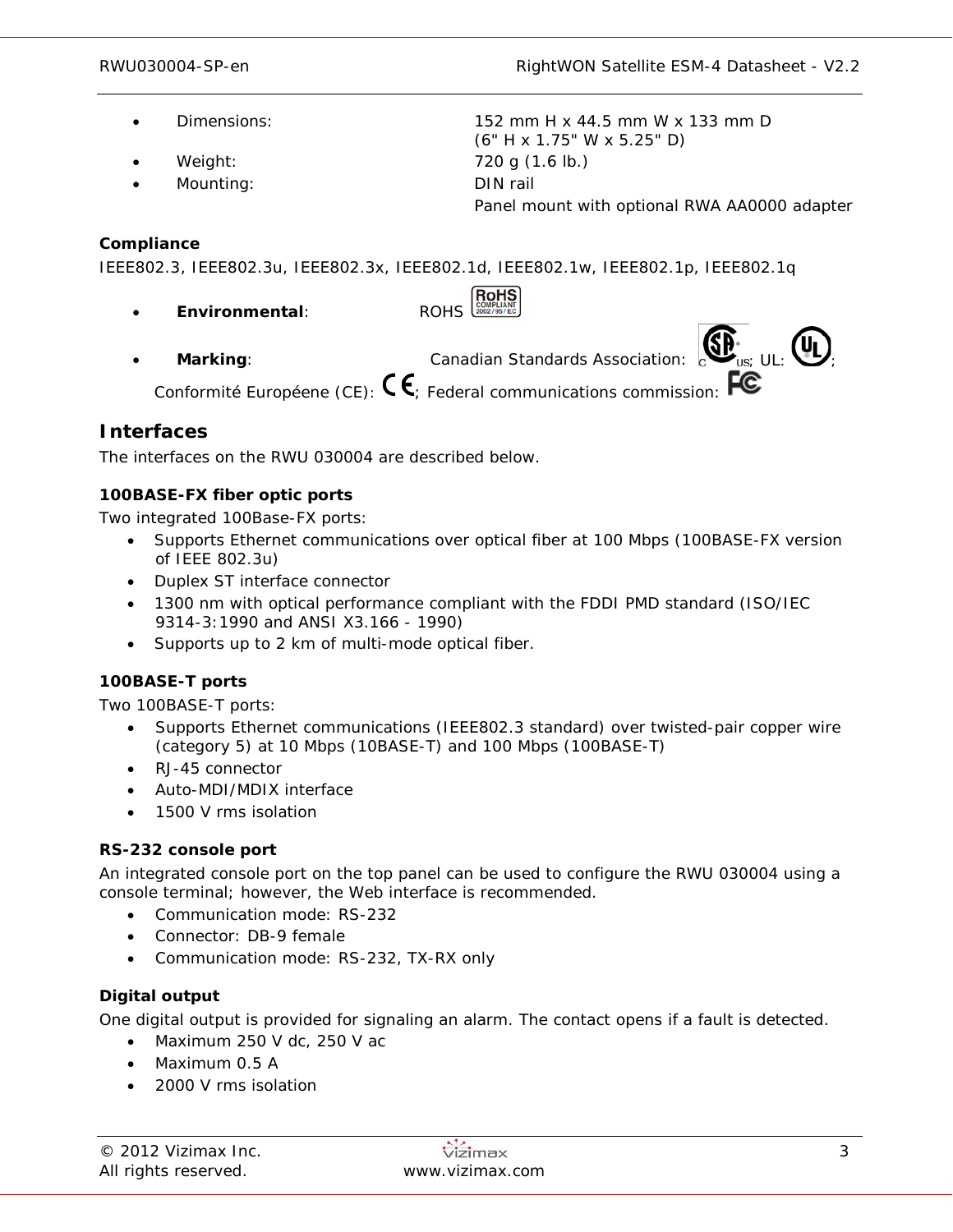# **Expansion ports**

The RWO 0300004 has two expansion ports for connection to the RightWON or to up to two additional ESMs.



**Figure 4: ESM expansion ports**

The expansion port has a communication speed of 100 Mbps.

Refer to RWM000050-MA-en, *RightWON Satellite User Manual* to connect the RWU 030004 to a RightWON.

# **Status LEDs**

The RWU 030004 is equipped with six status LEDs on the front panel, and two LEDs on the top panel: the expansion LED and the Uplink LED.

| <b>LED</b>                   | Color  | <b>State</b> | <b>Description</b>                                               |  |
|------------------------------|--------|--------------|------------------------------------------------------------------|--|
| (1                           |        | ON           | Unit powered                                                     |  |
| Power                        | Blue   | <b>OFF</b>   | No dc power supply                                               |  |
| $\mathfrak G$ Controller     | Green  | ON           | Application running                                              |  |
| state                        |        | <b>OFF</b>   | Application startup                                              |  |
|                              |        | <b>ON</b>    | The ESM is master on the DT ring                                 |  |
| Master                       | Yellow | Flashing     | The ESM is slave on the DT ring (transit)                        |  |
|                              |        | <b>OFF</b>   | The ESM is not configured for the DT-ring                        |  |
| Alarm                        |        | <b>ON</b>    | Communication link on the ring is down                           |  |
|                              | Red    | <b>OFF</b>   | No alarm                                                         |  |
| <b>LINK/ACT 1 &amp; 2</b>    | Green  | ON           | (LEDs located above each fiber optic link.)<br>Link is available |  |
| (Fibre optic link<br>status) |        | Flashing     | Activity on the link                                             |  |
|                              |        | <b>OFF</b>   | No active connection                                             |  |
| Expansion (top               | Green  | ON           | Link is available                                                |  |
| left)                        |        | <b>OFF</b>   | No active connection                                             |  |
| Uplink (top                  | Green  | ON           | Link to the RightWON CPU or ESM on the right is<br>available     |  |
| right)                       |        | <b>OFF</b>   | No active connection                                             |  |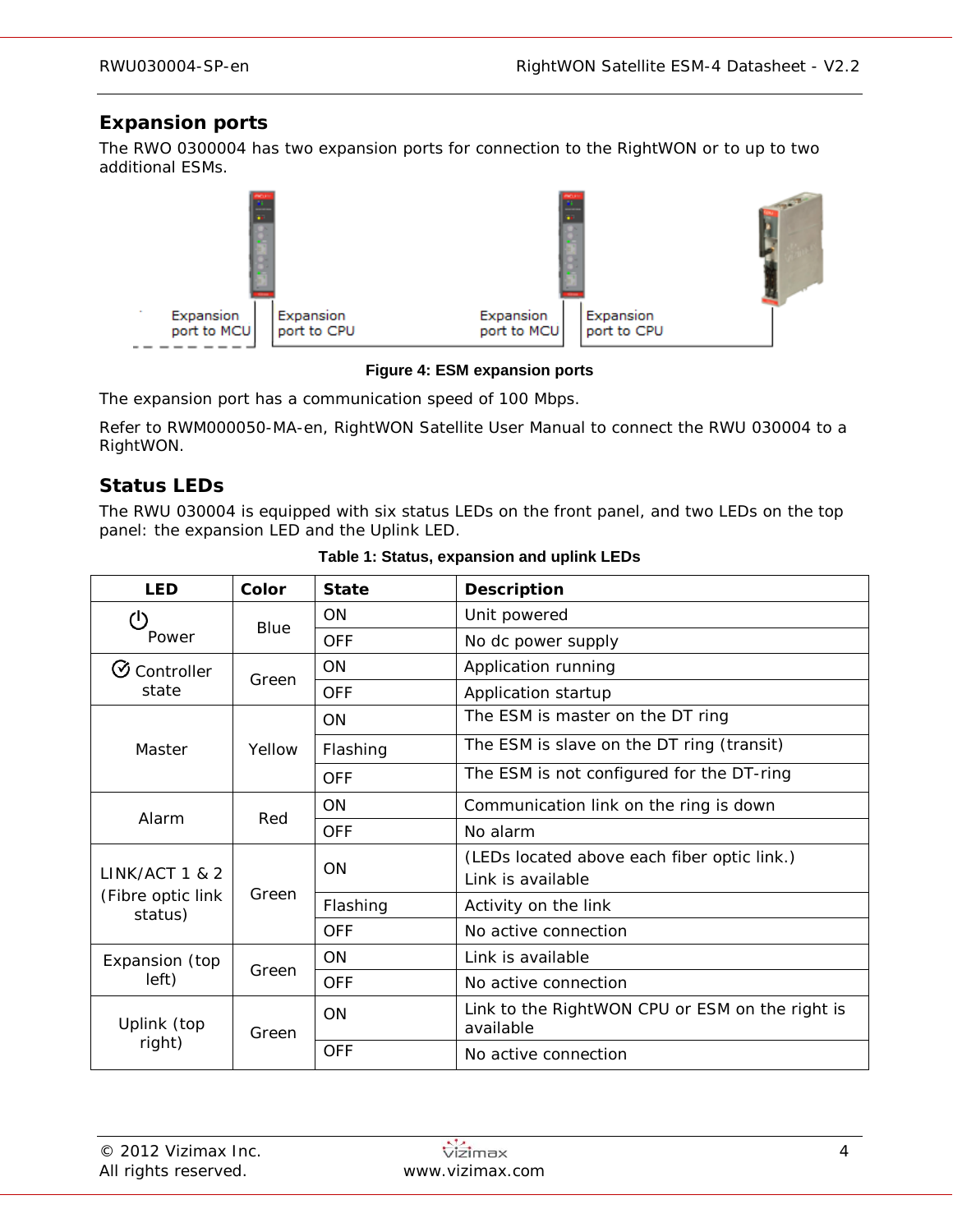The RJ-45 connectors on the front panel have two integrated LEDs:

## **Table 2: RJ-45 LEDs**

| <b>LED</b>           | Color  | <b>State</b> | <b>Description</b>   |
|----------------------|--------|--------------|----------------------|
| Activity/Link status |        | <b>ON</b>    | Link is available    |
|                      | Green  | Flashing     | Activity on the link |
| Communication        | Yellow | ON           | Speed is 100 Mbps    |
| speed                |        | <b>OFF</b>   | Speed is 10 Mbps     |

## **Hardware configuration**

No hardware configuration is required on the ESM card.

## **Connector pin assignments**

A **Reset** button is located on the front panel of the ESM. Use a pointed object such as a paper clip to restart the ESM without rebooting the RightWON Satellite.

#### **Power**

The dc power source for the RightWON system is connected to the bottom of the ESM.

**Note:** Connections from the power source to the RightWON Satellite or ESM are identical. Both units should be powered from the same source (8 to 30 V dc).

The pin assignment is as follows:

| Pin number | <b>Assignment</b>       |
|------------|-------------------------|
| 1 (front)  | Earth                   |
|            | Negative (0 V dc)       |
| 3 (rear)   | Positive (8 to 30 V dc) |



**Figure 5: Power connection**

 $\langle \cdot | \cdot \rangle$  Recommendations for the power supply:

| © 2012 Vizimax Inc.  | Vizimax         |  |
|----------------------|-----------------|--|
| All rights reserved. | www.vizimax.com |  |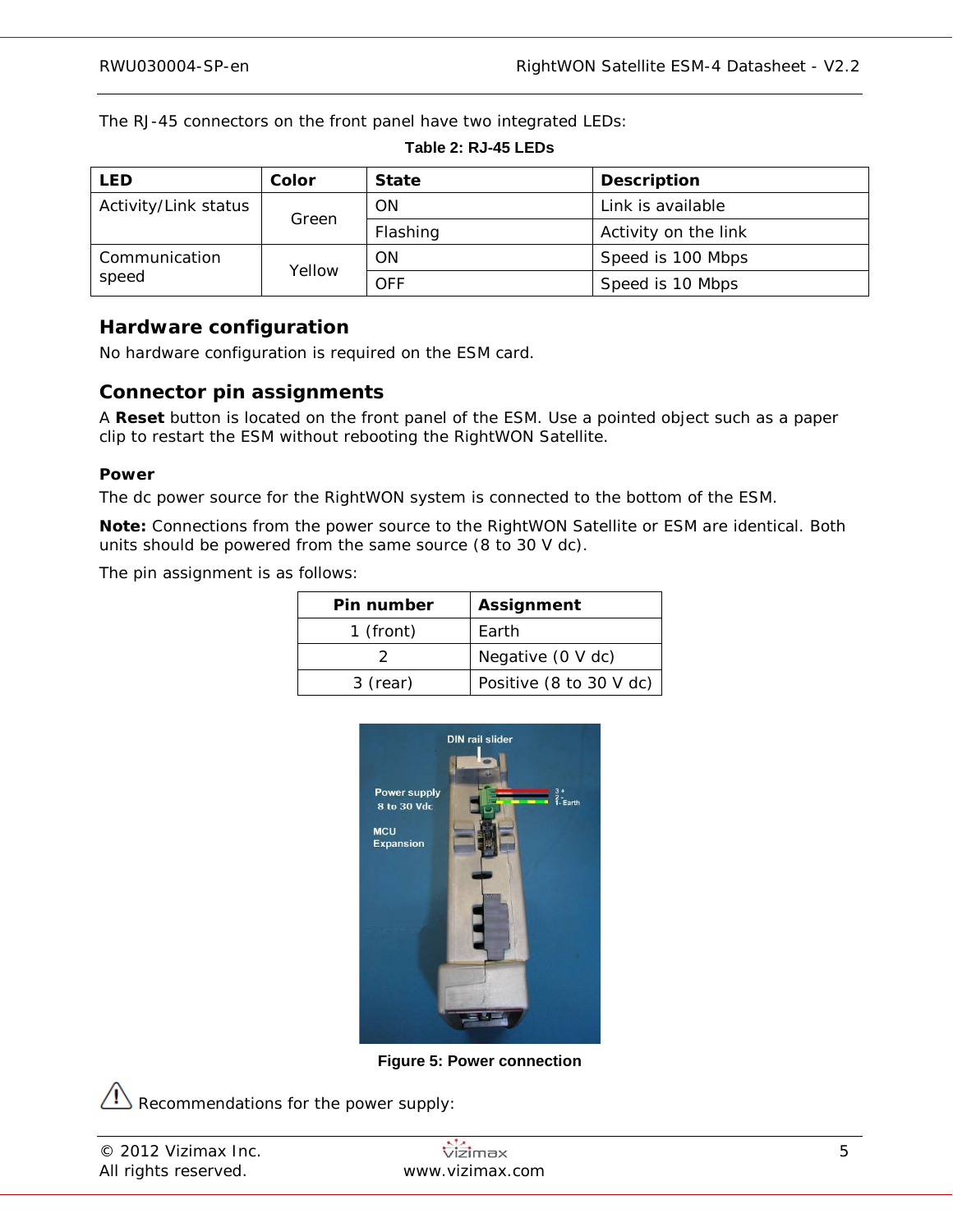- Vizimax recommends the use of a dc power supply compliant with the IEC/EN 60950 standard.
- If you are using a power supply capable of providing more than 5 amps or a battery without current limiting, provide a fuse at 5 amps maximum.
- Vizimax recommends an isolated 30 W power supply such as the Lambda DPP30-24 (85 to 260 V ac, 90 to 375 V dc, 30 W) or XP Power DNR30US24. Select a power supply according to the requirements of the application, with the applicable regulatory agency approvals (CSA/UL/CE).

## **RS-232 service connector pin assignment**

The Serial-1 DB9 female connector supports RS-232 communication mode only, with no modem controls. The pin assignment is as follows:

| Pin number | <b>RS-232</b> |                  |  |
|------------|---------------|------------------|--|
|            | Assignment    | <b>Direction</b> |  |
|            |               |                  |  |
| 2          | <b>RXD</b>    | Input            |  |
| 3          | <b>TXD</b>    | Output           |  |
| 4          |               |                  |  |
| 5          | <b>SGND</b>   |                  |  |
| 6          |               |                  |  |
| 7          |               |                  |  |
| 8          |               |                  |  |
| g          |               |                  |  |

## **Digital alarm output connector**

The screw-type connector at the rear of the RightWON is connected to the output signal. The output is not polarized and is completely isolated from the power source.

## **Cable requirements**

#### **ST connector**

The 100BASE-FX fiber optic transceiver supports multi-mode fiber with a core/cladding diameter of 62.5/125 μm or 50/125 μm. Two fibers are required (Tx and Rx, duplex cable) with ST type connectors. On the ECM, the lower ST connector is the receiver (Rx, inbound traffic) and the upper ST connector is the transmitter (Tx, outbound traffic).



The fiber optic transceiver has the following characteristics:

| © 2012 Vizimax Inc.  | <b>Vizimax</b>  |  |
|----------------------|-----------------|--|
| All rights reserved. | www.vizimax.com |  |